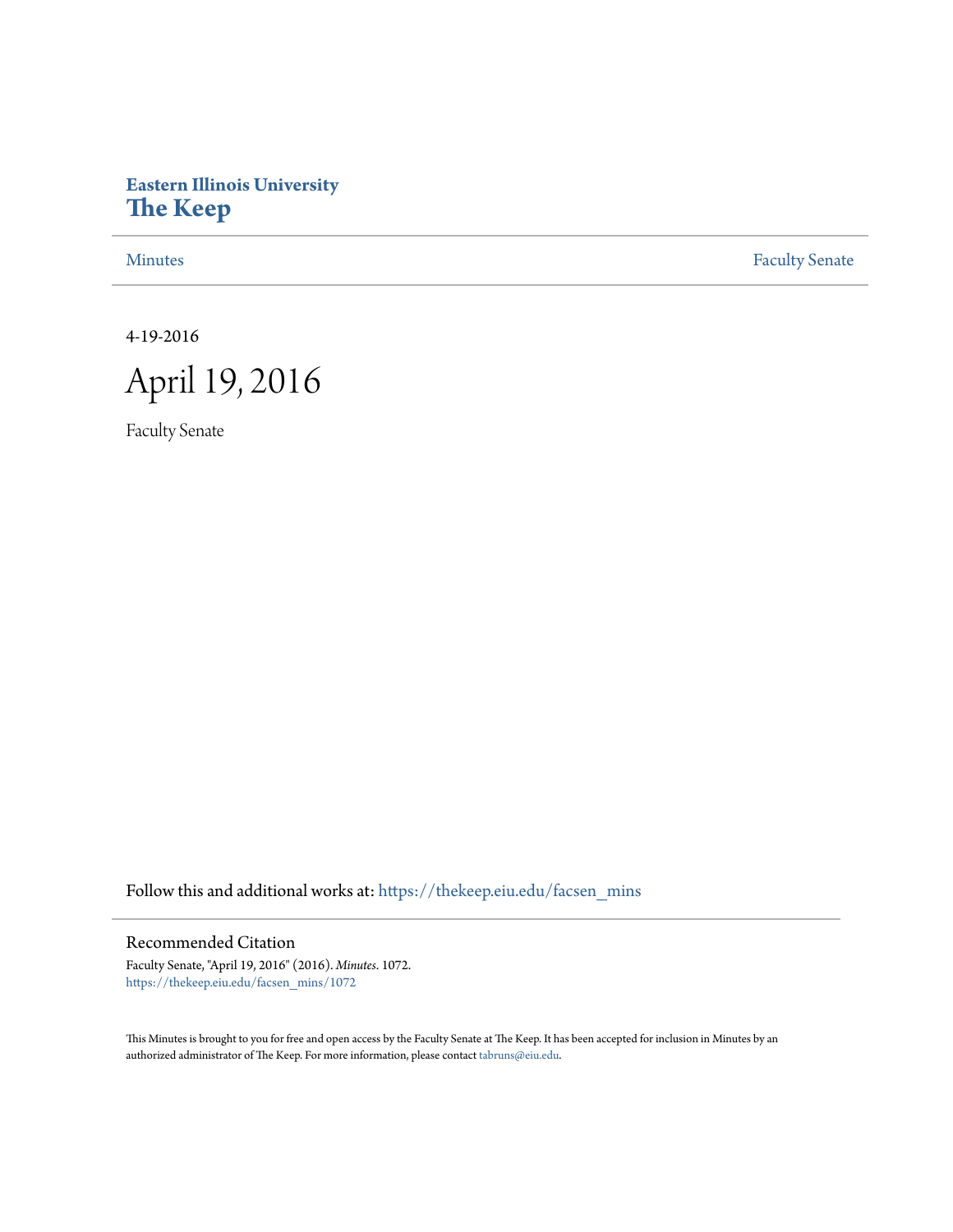Faculty Senate Session Agenda April 19th , 2016, 2:00 – 3:50 PM Booth Library Conference Room

### I. Attendance and Welcome 2:00 PM

Welcome & Thank you – Chair Jemmie Robertson

Attending Senators – Abebe, Brandt, Bruns, Hugo, Lawrence, Ludlow, Mitrovski, Oliver, Rosenstein, Robertson, Rosenstein, Sterling, Stowell, Waller, Wharram

Guests – E. Corrigan (LIB), S. Gosse (Nursing), A. Haynes (DEN), K. Hung (BIO), D. Jackman (CEPS), B. Lord (AA), K. Hadley-Shakya (Admissions)

II. Approval of Minutes from April  $5<sup>th</sup>$ , 2016 2:00 2:00 PM

Motion – Senator Brandt, Discussion – none

2<sup>nd</sup> Motion – Senator Ludlow

Abstentions - Rosenstein

### III. Committee Reports

1. Executive Committee 2:05-2:30 PM

Robertson – scheduling the annual UPI faculty retirement reception – May  $5<sup>th</sup>$  – 4 pm – Tarble Arts Center – cosponsored by President Glassman and UPI. I will send out a RSVP to all of you as well as directly to the 37 retiring colleagues (as of now). Please bring a guest if you can.

Robertson – May 9<sup>th</sup> at 2 pm in Booth 4440 with Rep. Reggie Phillips – please email me if you would like to add any discussion items to the agenda in advance.

Robertson – proposed dates for Fall 2016-17 Faculty Senate dates – 1<sup>st</sup> & 3<sup>rd</sup> Tuesdays each month except for January 2017 (17<sup>th</sup> and 31<sup>st</sup>).

Robertson – communicated with Pres. Glassman regarding IGP #84. He is updating the language as it was approved by IAB in a recent meeting. Meeting with Fac Sen representative with Jim Davis will occur first, and then Jim Davis will finalize nominees with Pres. Glassman.

Robertson – we have revised Faculty Senate Constitution and Bylaws – minor grammatical edits made – will forward finalized version to President Glassman – will forward final CFR wording adjustments – hopefully President and EIU Board will approve the finalized version.

2. Nominations Committee

Rosenstein – I circulated a list of anticipated vacancies on appointed committees for AY 2016-17. Made adjustments based on committee name changes, as well as faculty resignations and changes. If you see needed edits, please let me know. Wondering about ACA Award Committee – does rep need to be a senator or can faculty senate appoint a non-senator to fill this position? Do we need to decide on this today?

Robertson – doesn't ACA announcement for volunteers get sent out by Provost Lord?

Lord – yes, let me confirm with Karen on that.

Abebe – Dan Hickman left university last summer. Is Dr. Ghent his replacement?

Rosenstein – probably, I will confirm. Either way, we still need a COS replacement for Library Advisory Board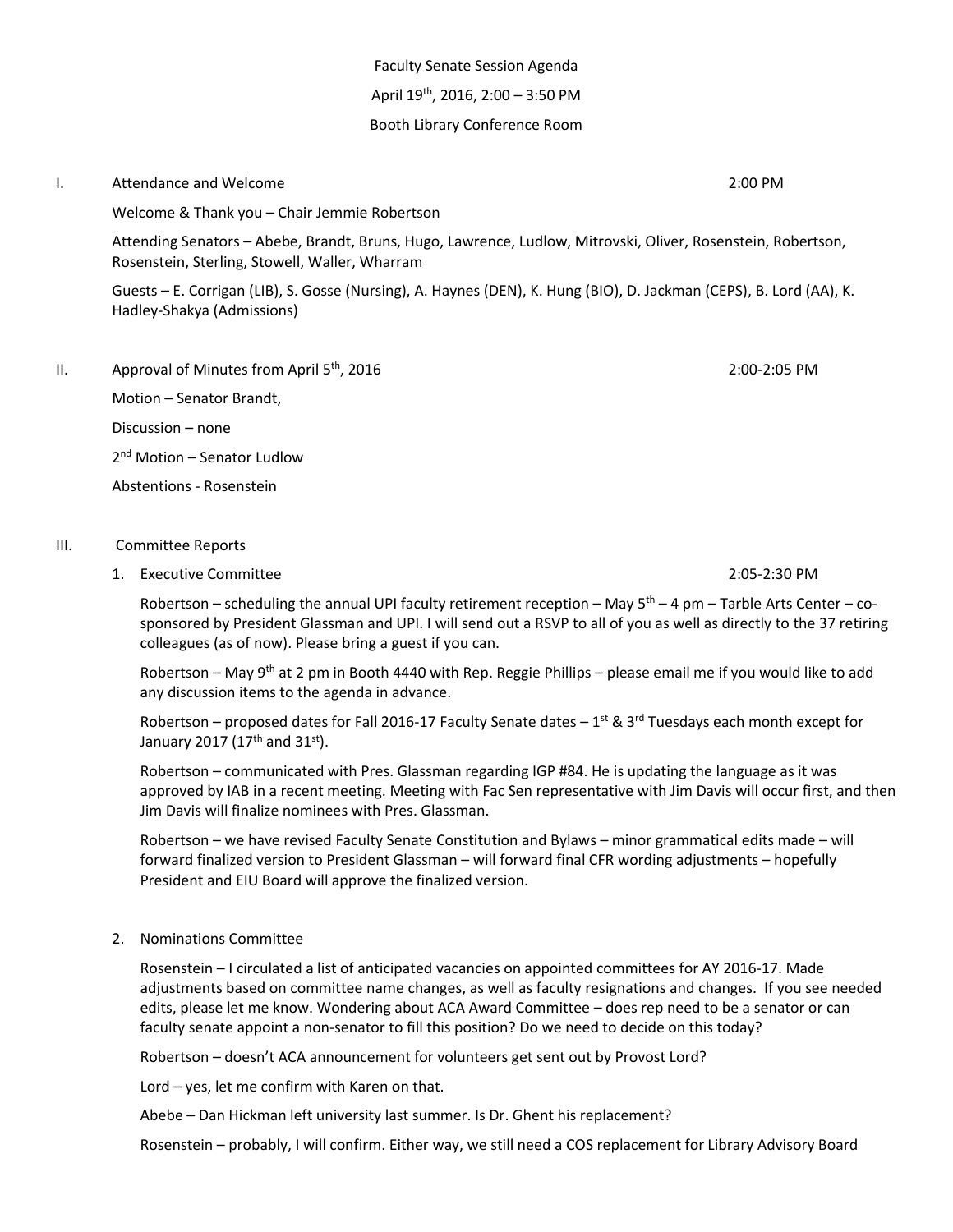Abebe – either way you would still need one more replacement from COS, correct?

Rosenstein – yes – and we still need a name for ACA

Sterling – confirms protocol for ACA representation from Faculty Senate – contract suggests that we (Faculty Senate) need to appoint a faculty representative for ACA – does not need to be a senator

Rosenstein – question about Luis Clay Mendez Awards committee – should that be removed from this list?

Robertson – we conduct that award in-house within the senate, but the DFA committee is more complex – some outside appointments.

Rosenstein – should we put awards committee on formal senate nominations committee chart?

Stowell – no

Rosenstein – so go ahead and take it off this list, knowing that population of the LCMA will be handled by Faculty Senate?

Robertson – yes, it will be managed within the senate

Rosenstein – Campus Rec. Board (formerly sports recreation board) and Enrollment Advisory Committee, along with Parking Advisory Committee – originally these were disbanded but we have re-activated these committees based on previous decisions this semester. So they are back on this 'active committee' list.

Rosenstein – Enrollment Management Advisory Committee – meeting this semester – Senator Scher has been the Fac Sen rep this semester.

Stowell – EMAC was not disbanded, but we were unsure if they were meeting.

Scher – comments on differences between EMAC vs Enrollment Works, and meetings this year.

Rosenstein – since you started this year, can you fulfill a 3-year term through 2017-2018?

Scher – yes, but going on Sabbatical in the spring 2017 semester

Rosenstein – confirms that IAB needs to be removed from the list of committees to be populated by the Faculty Senate appointment committee

Robertson – reminds that member of Nominations committee should meet with Jim Davis each Spring

Oliver – clarifies on the agreed-upon process with the IAB

Scher – comments on Textbook Rental Advisory Committee (TRAC) – Ahmed Zihed has been serving as a faculty at-large

Rosenstein – comments on current faculty serving on TRAC

Stowell – comments on when service terms for faculty serving on TRAC started and recommends when they should end

Scher – it would be desireable to have current faculty serving on TRAC to continue serving next year

Rosenstein – comments – only concern regards if the selections of faculty to TRAC were equitable and fair

Robertson – maybe include TRAC in the call to make it fair and transparent

Scher – clarifies - TRAC includes both faculty senate appointed reps and faculty at large appointed reps.

Scher – is there an IGP to guide us?

Rosenstein – comments - #49

Scher – reviews IGP #49 – two faculty senate appointments, two faculty at-large appointed by academic affairs

Robertson – I will suggest that Mitrovski and Scher continue their service through 16-17 as faculty senate appointed reps because TRAC has been reconstituted and organized into sub-committees

Scher – should we stagger the terms? 2016-17 and 2017-18?

Robertson – to Scher – would you be willing to serve one additional year? (2017-2018)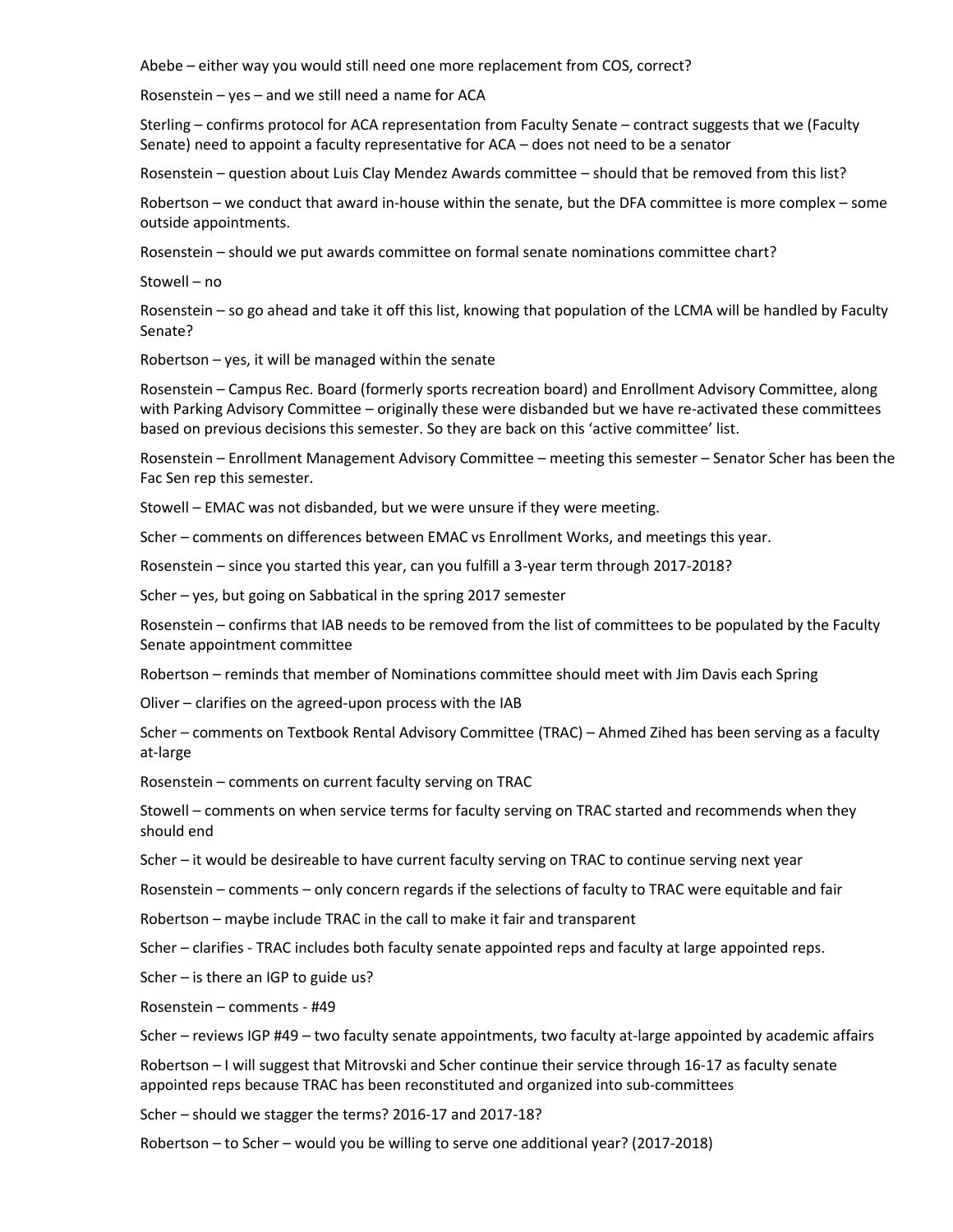Mitrovski – I will also be on sabbatical at the same time – Spring 2017 Robertson – let's use a coin-flip to decide who serves an extra year (2017-2018) Rosenstein – those are all of the questions I have – please let me know if I missed something

3. Elections Committee

Stowell – I was able to gather complete data from the Elections Results. Coin flips administered to finalize Spring 2016 elections. Results have now been circulated to faculty and posted on the Faculty Senate website. Administrative procedures will be used to fill a few remaining vacancies for AY 2016-2017.

4. Faculty-Student Relations Committee

Waller – no report

5. Faculty-Staff Relations Committee

Waller – no report

6. Awards Committee

Hugo – no report

7. Faculty Forum Committee

Sterling – no report

8. Budget Transparency Committee

Sterling – no report

9. Ad hoc Committee on Extracurricular Athletics

Waller – I have volunteered to serve on the IAB committee as a candidate. May help flow of communication between the two committees.

Robertson – I am comfortable with that. Are we all comfortable with that?

Rosenstein – there is a selection process, but if Charles is selected to serve on IAB, I don't see a problem with that.

Oliver – Senator Wharram has responded to Jim Davis's call for candidates to serve on the IAB next year. He may or may not be selected to serve.

Scher – comments on TRAC subcommittees that were formed this semester – supplementary/online ancillary materials, embracing digital age, online learning at EIU vs other institutions, student survey. Next TRAC meeting is in May. Electronic Learning Materials Taskforce Report to the Faculty Senate (April 2013) will be the focus of the meeting.

# IV. Communications

- 1. Faculty Senate Minutes from April 5<sup>th</sup>, 2016
- 2. CAA Minutes from April  $7<sup>th</sup>$ , 2016

# V. Provost's Address: Provost Blair Lord 2:30-2:35 PM

Lord – update on ACA committee – reviews ACA memo distribution per the 'Agreement' – President Glassman, Paul McCann, and I have been summoned to Springfield by House Higher Education Committee to discuss the FY17 budget next week. EIU, CSU, WIU, and Northeastern were all summoned. EIU Board meeting next Friday – new program approval and tenure recommendations (14 faculty). More on EMAC – intention was to have two meetings this spring,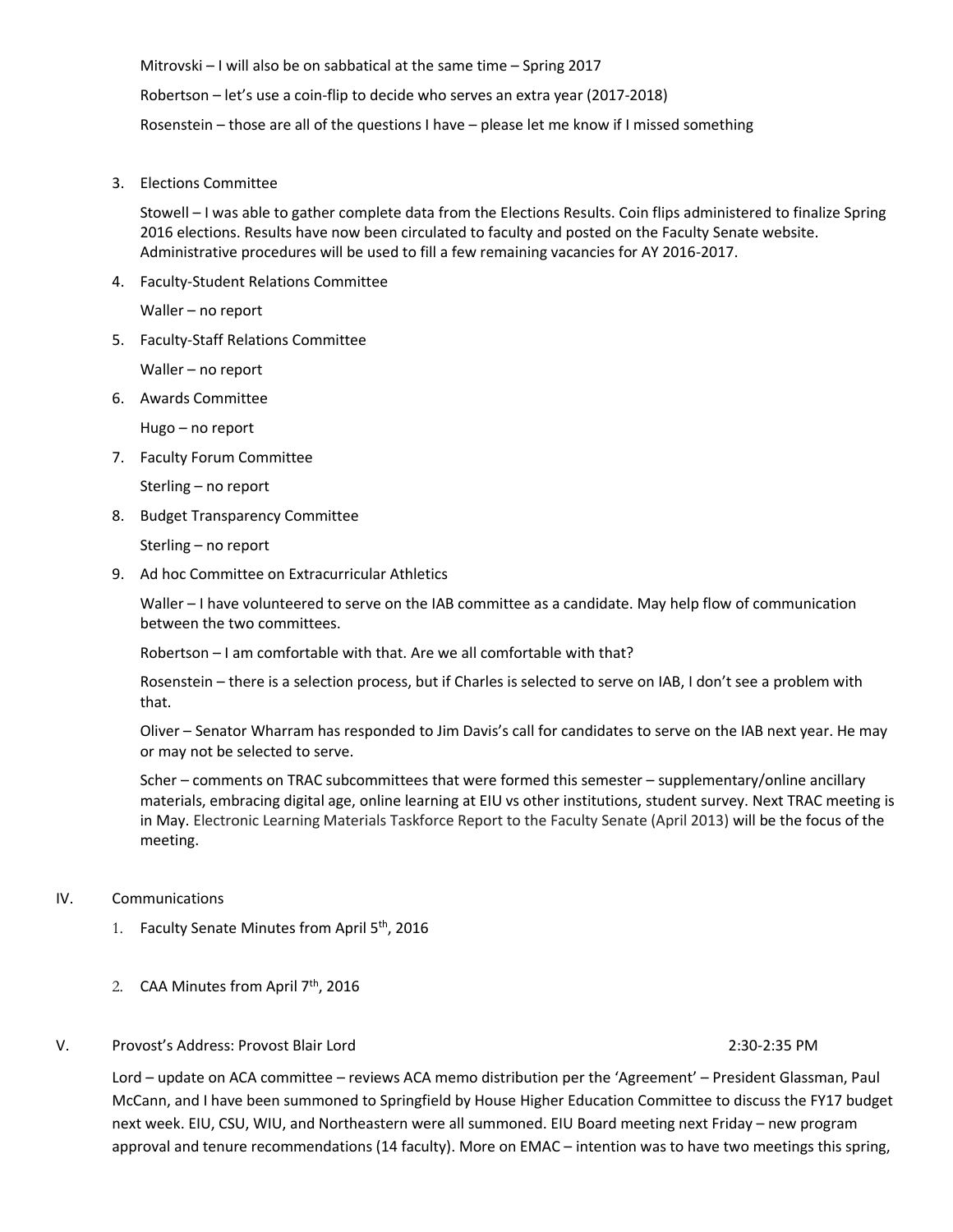but only 1 happened due to 'snow day' circumstances. Meetings have been helpful to the EWORKS group that meets bi-weekly. Suggestions from EMAC have been discussed by EWORKS. To Robertson - A few works ago a summer session calendar was provided for discussion by the Senate – we need feedback on that so it can be published ASAP. Hopefully we can finalize that at the May 9<sup>th</sup> Faculty Senate meeting.

Scher – brings up a HB sponsored by Rep. Phillips

Lord – that is one of many that has been brought to the table – conversations are happening in Springfield – staffs for the legislative leaders are actually starting to talk together, finally – there are a variety of full funding, emergency funding, and partial funding bills being discussed.

Scher – provides comments on the different bills. Encouraging indicators from Springfield, but no guarantees.

Sterling – questions the proposal of a small tuition increase for Fall 2016 semester. What about student fee increase?

Lord – yes, 1.5% tuition increase proposal. Represents a modest tuition increase. Fees are still being discussed. Lynnette Drake is discussing the fees with the student senate tomorrow. Recommendation will be taken to the June EIU Board meeting.

JaLisa Smith – I attended a round-robin meeting with Lynnette Drake – I have handouts on what we discussed.

Scher – 'truth in tuition' law – guaranteed 4 year tuition – still in place?

Lord – yes, it still applies. It was amended awhile back for students that go beyond four years. The law is not helping institutions right now with funding problems.

Rosenstein – what about students with MAP grants? What if funding does not come through for them? Do we still offer MAP grant funding in financial aid packaging?

Lord – we followed-through with MAP grant funding this year. We have not asked for students to pick up the deficit. The 16-17 awards are going out in 'good faith' for next year. We are not putting the students in the 'cross-hairs'. All the public universities seem to be doing what we are doing.

Robertson – one other note from CUPB meeting last Friday – two items up for a fee increase – 1) maintenance for MLK Union and 2) for Health Services. Together they represent an aggregate of 5.4% increase in student fees. It is larger than proposed tuition fee increase and does affect all students, not just incoming freshmen.

JaLisa Smith (SVP) – the fee increase was proposed last week by Mark Hudson, representing Lynnette Drake. We had a week to discuss it. We had our council of student chairs meeting yesterday. The Union Bond revenue fee – mostly goes to MLK student union maintenance, but some goes to Lantz, SRC, Textbook Rental. Apparently Union is in ~\$800,000 deficit and less staff compared to previous years. The Health Services Fee - ~\$200,000 deficit – 8 positions cut – no psychiatric nurse practitioner right now, along with other staff in the lab. No increase in housing and dining for next year. Will be discussed more at tomorrow's meeting – faculty are welcome.

Stowell – we do have one faculty member appointed to the Student Fee Committee - Lance Hogan from School of Technology. I asked Lance to see if he was involved. He has not been – did not know about the meeting. I chatted with Lynnette Drake about this. The hope is to make sure the faculty senate rep is involved in the discussions.

Sterling – last year I found the way the administration handled the student fee/tuition increases deeply disturbing – comments about how parents are aware of 'total cost' and how increases will drive students away. Money is needed across campus because all departments across campus have lost people and services. Hard to justify student fee increases – this will scare students away from campus just like a tuition increase would.

JaLisa Smith – comments on the changes and the 'last-minute' nature of the proposal. Q - why are graduate students being charged the same as undergraduate students? Existing and possible fee caps are also being discussed. SIUE has proposed a 9% tuition increase.

Rosenstein – what was the increase last year in student fees?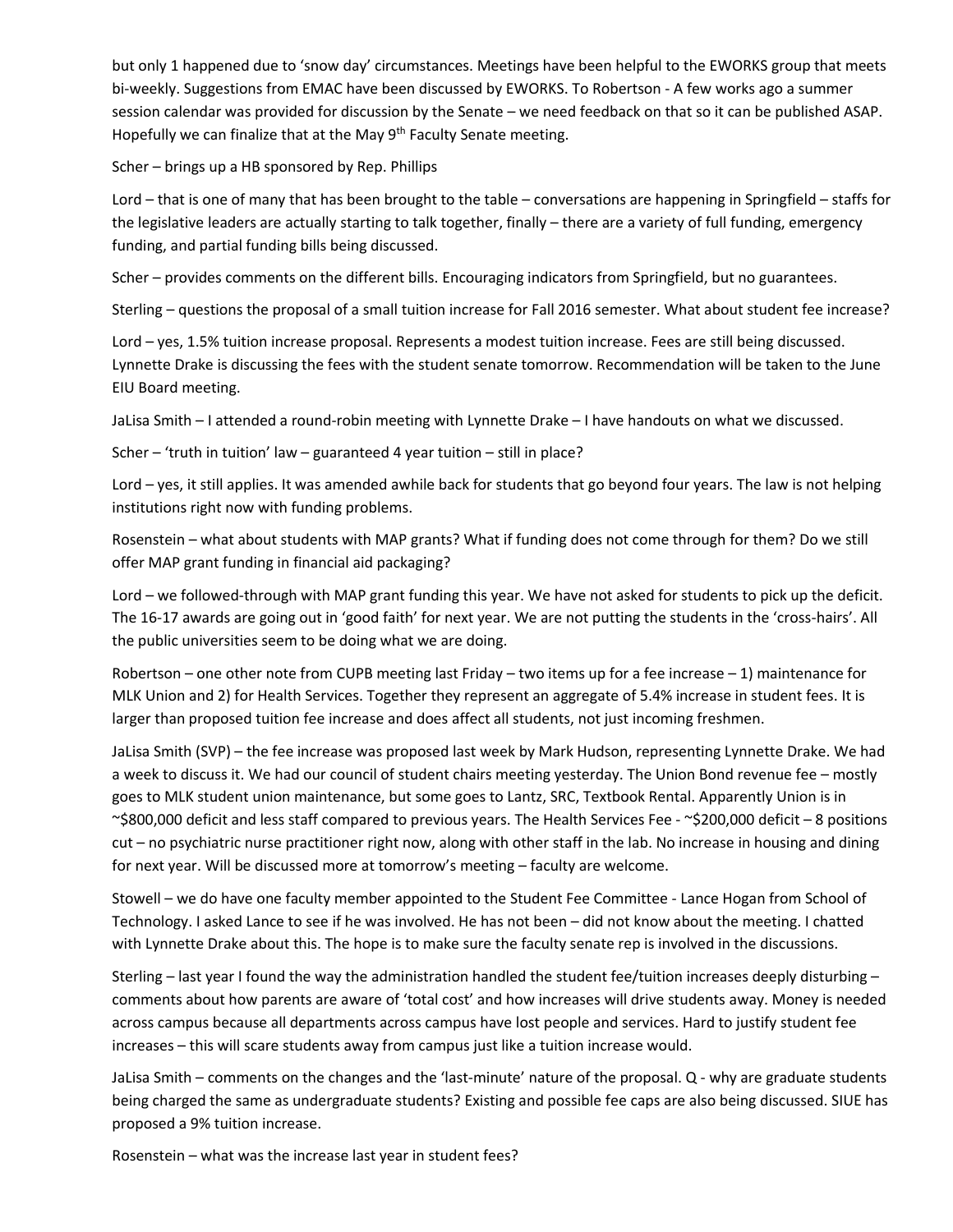Sterling – it was phrased in terms of 'dollar' increase

Stowell – just certain fees went up last year – for example, athletics

Sterling – maybe what we need to do in the future is to tag each tuition increase to a specific need across campus?

Rosenstein – wondering about partial fee waivers vs full-fee waivers, and what is covered/waived with each?

Robertson – the issue is concerning because raising student fees does not increase academic affairs

Abebe – what Senator Sterling shared is absolutely correct. EIU has a public relations issue as well. The media focuses on tuition more than fees. It all comes out of the student pockets. Parents look at the 'total cost', but maybe US News & World Report does not look at it in the same manner?

- VI. 2016-2017 Executive Committee Nominations 2:35- PM
	- Chair Stowell nominates Robertson for a  $2<sup>nd</sup>$  year as Chair (Bruns seconds).
	- \* Vote = (all in favor except Scher (abstains) not on senate next year)
	- Vice Chair Rosenstein nominates Stowell for  $2^{nd}$  year as Vice Chair (Wharram seconds)
	- \* Vote = (all in favor, Scher abstains)
	- Recorder Abebe nominates Oliver for  $2<sup>nd</sup>$  year as Recorder (Bruns second)
	- \* Vote = (all in favor, Scher abstains)
- VII. Round Robin Good News Reporting and Other Business 2:45- PM
	- Robertson reads Andy Parrish 'good news' example Math/Computer Science hosts conference for 20<sup>th</sup> year dozen of speakers from regional institutions – National Science Foundation sponsored it. In Music Department we have recent graduate appointed as music director at Bellville High School. A Flute trio will perform at national flute conference in San Diego in July. A music graduate program is growing.
	- Stowell Psych department taking 12 students to a undergraduate research conference
	- Sterling undergraduate students just participated in a research conference department awards day coming up – and we may actually have a budget soon…
	- Brandt physics department has students attending presenting at conferences
	- Waller new philosophy class on sex & love approved for the fall 22 enrolled in the first week
	- Ludlow women's studies has two classes working together on an experimental learning activity situated in Greenwich Village that is promoting critical thinking and creativity
	- Abebe shares economist cost-based perspective on 'sex & love'. Comments on Mark Hudson doing great work on this campus – does not receive recognition that he deserves. He is a 'hero'.
	- Lawrence math students attending conference hosted them for a bbq lots of liquid refreshment consumed
	- Scher Psych awards banquent is tonight giving out 5 student scholarships 20 years ago when I started we gave out '1' scholarship. Other faculty awards will be given out as well.
	- Rosenstein Special Ed students attended/presented/participated at conference in St. Louis, students fundraised \$68000 at Lake Sarah, Special Olympics this Friday at EIU football stadium, comments on EIU flute faculty member who teaches a number of non-college students and these kids are starting to love Eastern.
	- Mitrovski impression of my students is very positive almost 200 students they never expressed fear or concern about the budget situation – shares email from students – appreciation and support for EIU, I have had the chance to mingle among students in different departments this semester, an oboe player – my father played the oboe – it was special to me.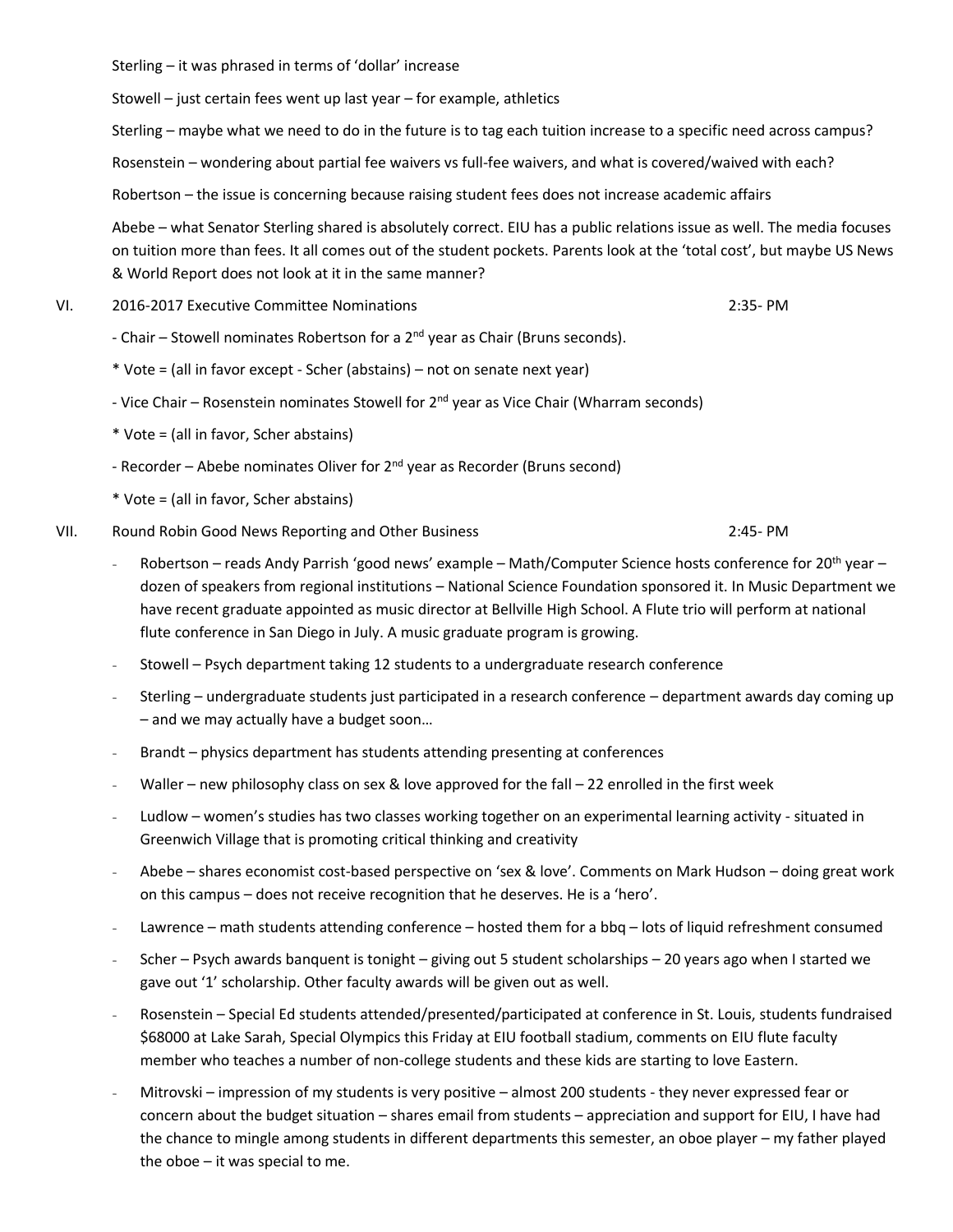- Hugo FCS students opened up a faculty café students learned menu development, budgeting, etc. the net profit was \$1000 for the year
- Wharram I am in the English Department nothing to report kidding we had a great conference last week hosted by the department – I survived a stroke and heart surgery this year – and I am ALIVE! (applause)
- JaLisa Smith Panther Service day this Saturday "Civic Engagement" new student leaders elected for next year, this is my last faculty meeting (sad) – thanks for having me – it's been a good experience
- Oliver I have enjoyed a year filled with enjoyable Pantera meals, Fine Arts performances, and athletic events. EIU has enhanced my quality of life this year. EIU has so much to offer right here on campus.
- Gosse happy to serve, elected to Senate is a highlight for me, 10 students graduating in nursing, new initiatives in nursing attracting potential students, we expect to grow
- Hung from biology department, new 1-year master's thesis option being offered = drawing interest, new grad student enrollment is up by 50%, collaborating with biology teacher at CHS (dept alum and current master's students) – bringing experiments to CHS lab, stronger connections with CHS students = spending more time on EIU campus, serving on UPI – making lots of connections with other campuses who are also experiencing triumphs and struggles – I feel a larger sense of connection in Higher Ed in Illinois
- Bruns all about the Keep, content is popular over 500K downloads it's gone internationally, on a broader level during the current trials on campus I feel more 'unity' on campus – more proactivity by faculty and more connection to students and community.
- Corrigan Library Services, National Library week last week, successful book sales, student research awards, civil rights program sponsored by Booth coming up this fall.
- VIII. Admissions Update Kara Hadley-Shakya
	- Shakya = I want to first share some good news with admissions. New recruitment publication in Spanish is being distributed. 40 hours of work – we used this in multiple recent recruiting events. 11 Latino students committed to EIU at a recent event. Adds additional comments on the publication and event. May 1 is a 'national decision date' – coming up in two weeks. Deposits are being received every day. However, we are down from last year in the number of deposits. In our freshman population for Fall 2016, we are about 25% down. Transfer numbers are down by 30%. Transfer orientation dates are coming up soon. We are encouraging students who have applied to make their deposit. Working on communication plans to get students in the recruiting cycle earlier, especially in the Chicago-area. We are looking down the road into Fall 2017 and Fall 2018 – recruitment starts now. We are moving up 'cost conversations' with potential students from Feb-March to late Fall (October-November). Financially leveraging, hopefully leading to greater yield.
	- Robertson we in Music Dept award scholarships in March should we be moving that process up to late Fall? Would that help students make decisions about EIU earlier?
	- Hadley-Shakya we should probably discuss this further analyze the 'funnel' more thoroughly Mandy the senior associate director should be involved – also there are some federal level variables to consider as well as we continue with this process and adjust the timeline. Most universities are moving in the direction of 'packaging' financial aid earlier – that is the trend.
	- Robertson EIU tuition & fee increases proposed for next year how are students and parents looking at this?
	- Hadley-Shakya lots of variables involved in 'total cost' beyond tuition and fees it's a holistic view parents are shopping around – discusses how financial aid factors in to total cost – currently SIUE is the lowest 'cost' – but they are increasing tuition 9% - EIU is still one of the most affordable options in Illinois - 'collar' states are also offering tuition discounts, creating a 'brain drain' in Illinois – we are still promoting EIU as a 'good value'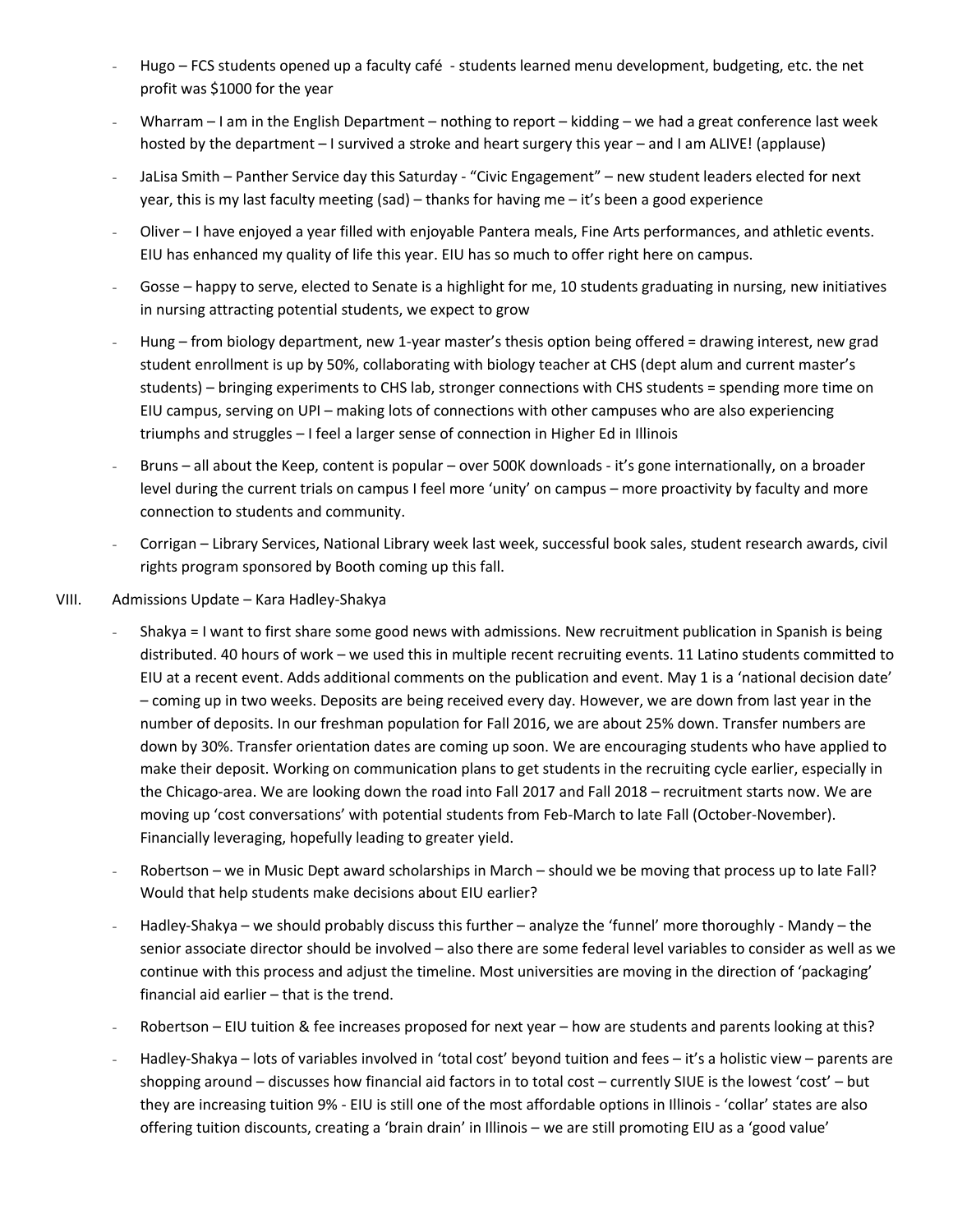- Robertson in CUPB on Friday, SIUE tuition is going up and WIU tuition is going down any thoughts on WIU's tuition going down?
- Hadley–Shakya but WIU's marketing tactic did not seem to work 30% down this year even with reduces tuition – I don't believe the tuition reduction worked – they have not seem an up-tick in apps or admits
- Rosenstein what is EIU acceptance rate looking like? It does matter.
- Hadley-Shakya we have admission criteria, we are still selective, we admit 49% of our applicant pool. Our ACT average went up one point last year. We still care about the quality of the incoming class of student.
- Rosenstein SIUE accepts 80% I think this issue matters. I think it is good that we are holding our ground on this – we are training to maintain 'quality'
- Hadley-Shakya U of I even accepted 60% of applicants last year even ACTs of 17
- Lord we have kept admission criteria constant we believe we know what it takes to be successful on this campus. There are neighboring campuses that have big admission numbers, but they have a large # of students drop out (fail)
- Stowell freshman transfers down does that mean deposited or admitted #s?
- H-S admits are down 6% after a record year last year, deposits are down, the budget situation is the biggest challenge with students making a firm commitment, parents are wondering and delaying – calling us every day asking if we will be open next Fall
- Lord another key reason why we need a budget bill passed in Springfield
- Scher how do we compare with other universities in terms of admissions, deposits, etc?
- H-S majority of universities are down right now with both variables, excluding UIUC and Governors
- Lord those institutions are the ones we expect would be stable even with the budget situation
- Scher EIU admit % is 49%. Why? Don't students review our admission standards before applying?
- Mitrovski we do admit students below the standards Gateway program
- H-S the Gateway program is an example of alternative admissions programs, but we cap the # of students who we admit in that program. Gateway standards have also gone up. Discusses indicators of success – writing, math, etc. We use a stair-step admissions process (a sliding scale – higher GPA requires lower ACT, and vice-versa)
- Lord some high schools encourage all graduates to apply without carefully considering admission tandards
- Abebe every semester students come to me telling us that EIU has a 'hold' on their record. What happens to those students? Any way we can track them the next year? Is this affecting EIU retention rate? Is it related to cost? Can we track?
- Lord yes, we can track them. Directional colleges are recruiting students that are financially challenged. With a small balance we can help these students. More difficult to help those students with large outstanding balances.
- Abebe  $-$  it would be important to track these students to see how we can help them
- JaLisa Smith do you think admissions would increase if more academic programs are added at EIU?
- Lord yes and we are working on one of those right now.
- H-S of course, and we are also looking at how academic programs effect all phases of the enrollment pool. We need more programs in market demand, like nursing, and working on targeting messaging to students interested in EIU.